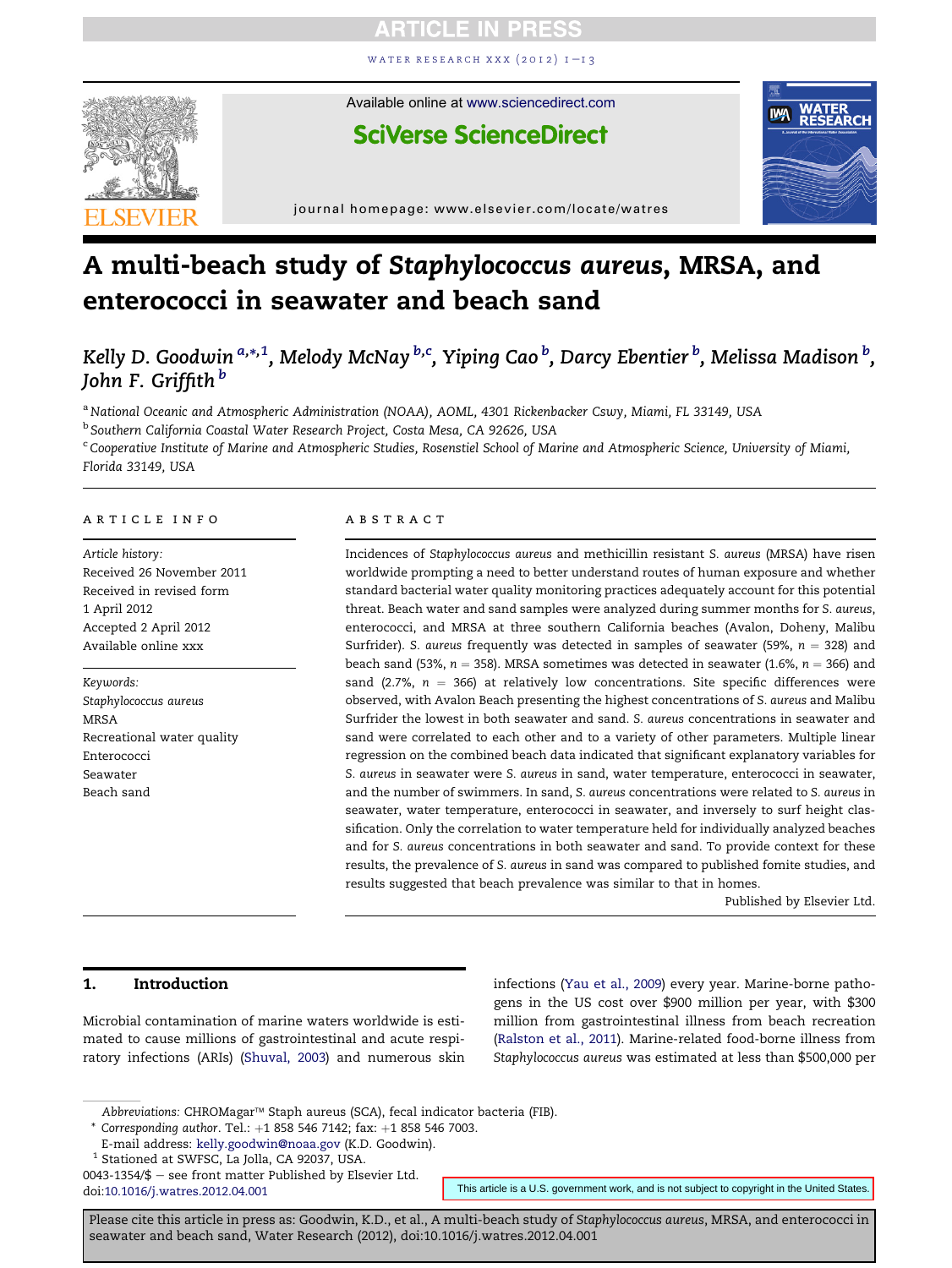# **ARTICLE IN PRESS 2** water research xxx (2012)  $1 - i$  3

year; unfortunately, data were not available to consider costs due to skin infections.

S. aureus is an opportunistic pathogen carried by 20–40% of people (Al-Zu'Bi et al., 2004 Kluytmans and Wertheim, 2005; Kuehnert et al., 2006) with an estimated  $\sim$  0.8% of the US population  $({\sim}2.3$  million people) colonized by MRSA (Kuehnert et al., 2006). Incidence of infection from hospitaland community-onset S. aureus and MRSA is on the rise worldwide (Chambers, 2001; Zetola et al., 2005). Unlike typical hospital-associated strains, some strains of communityassociated S. aureus can cause infections in healthy people with no traditional risk factors for infection (Chambers, 2001; Baba, 2002; Eguia and Chambers, 2004; Mulvey et al., 2005; Gorwitz, 2008). Even though most patients are treated as outpatients, hospitalization rates remain substantial (Kuehnert et al., 2005; Jarvis et al., 2007). The proportion of skin and soft tissue infections caused by MRSA has risen substantially (Moran et al., 2005), and drug resistant infections place an additional \$5 billion burden on the United States health care system annually (Zhang et al., 2011).

Beaches have been suggested as a potential source of community-acquired S. aureus infection (Charoenca and Fujioka, 1995; Soge et al., 2009). Support for this suggestion derives from concentrations of S. aureus and total staphylococci being correlated to GI illness and to skin, eye and ear infections among bathers (Seyfried et al., 1985; Calderon et al., 1991; Gabutti et al., 2000). S. aureus and MRSA are shed by swimmers (Robinton and Mood, 1966; Hanes and Fossa, 1970; Smith and Dufour, 1993; Elmir et al., 2007; Plano et al., 2011), and both are found in beach seawater and sand (Goodwin and Pobuda, 2009; Soge et al., 2009; Sinigalliano et al., 2010; Shah et al., 2011; Enns et al., 2012). S. aureus concentrations have been correlated to bather density and attributed to human activity (Calderon et al., 1991; Charoenca and Fujioka, 1995; Papadakis et al., 1997; World Health Organization, 2003).

It has been suggested that human activity is the source of S. aureus at the beach (El-Shenawy, 2005). However, S. aureus also is found in stormwater (Selvakumar and Borst, 2006) and in coastal streams that drain to the coast (Viau et al., 2011), and wastewater may be another source of S. aureus to the environment. Although some studies have not found viable cells or genetic signatures in treated municipal wastewater (Volkmann et al., 2004; Shannon et al., 2007), other studies have found viable S. aureus and MRSA in raw (Ahtiainen et al., 1991; Rusin et al., 2003; Börjesson et al., 2009, 2010; Goldstein, 2010) and secondary treated wastewater (Goldstein, 2010). In addition to human inputs, domestic pets can be reservoirs for S. aureus and MRSA (Malik et al., 2006; Weese et al., 2006; Nuttall et al., 2008; Baptiste et al., 2009), and dogs can be significant contributors of fecal indicator bacteria (FIB), to the beach (Wright et al., 2009; Zhu et al., 2011).

In an effort to reduce human exposure to microbial contaminants, recreational waters are monitored for FIB, such as enterococci (USEPA, 2004; Dorman and Stoner, 2007). In turn, beach closures can be costly; for example, a 4-month closure of a Southern California beach resulted in millions of dollars of lost revenue, and almost 2 million dollars was spent in closure investigation fees (Dwight et al., 2005). Despite the investment in FIB monitoring, there are concerns that it may overlook pathogens that are not primarily associated with feces (such as S. aureus), and that a complementary indicator may be warranted (Cheung et al., 1990). Staphylococci have been suggested as an alternative or complementary indicator for marine water quality (Seyfried et al., 1985; Cheung et al., 1990; Gabutti et al., 2000).

An additional concern is that current FIB guidelines do not monitor the concentrations of bacteria in beach sands, and concern is growing with regard to this exposure route (Heaney et al., 2009; Yamahara et al., 2009; Hartz et al., 2010; Halliday and Gast, 2011; Phillips et al., 2011; Shibata and Solo-Gabriele, 2012). There also is concern that even dead and injured cells deposited to the environment from treated wastewater may pose a threat because antibiotic resistance genes can be taken up by live bacteria (Ahtiainen et al., 1991; Martinez, 2009; Börjesson et al., 2009, 2010). The transfer of mecA genes, which confers resistance to methicillin and other beta-lactam antibiotics, is thought to be relatively rare; however, as the abundance of mecA DNA has increased in the environment, the chance of transfer has increased (Chambers, 2001).

In this study, the prevalence and concentration of S. aureus and MRSA were studied in both seawater and beach sand. Results were compared to enterococci seawater concentrations and environmental parameters. Correlation, regression and multivariate statistical analyses were performed to identify parameters descriptive of the measured bacterial concentrations and to explore whether FIB monitoring might reflect concentrations of S. aureus (a non-fecal pathogen) and whether FIB and pathogens might share conditions suggestive of environmental persistence. The study represents a large collection of samples analyzed for S. aureus and MRSA from beach water  $(>320)$  and sand  $(>350)$  taken on 89 different sampling days.

# 2. Materials and methods

# 2.1. Sample collection, processing, and bacterial identification

Samples of sand and seawater were collected from beaches at Avalon, Doheny, and Malibu Surfrider beaches in California. Bulk water samples were collected as part of the Pacific Coast Water Study and processed as described previously in Converse et al. (2012). Processing of samples for S. aureus analysis was as described in Goodwin and Pobuda (2009) for Avalon and Doheny beaches. In addition, samples of seawater (40-300 ml) or sand ( $\sim$ 120 g) were collected from Malibu Surfrider beach from May to September in 2009. A total of 12 beach sites, excluding sites in the lagoons at Malibu and Doheny, were tested on 89 different sampling days during the summers of 2007-2009. At Avalon (Fig. 1) samples were collected on 46 different days; sites A, B, and C were tested in both 2007 and 2008, whereas site D (Descanso Beach; separate watershed with less commercial development) was tested only in 2008. For Malibu Beach (Fig. 1), samples were collected on 38 different days. Malibu sites A and B were near the lagoon outlet, and Site A also was near a housing development on septic system. Only a small number of samples were successfully processed for S. aureus from Doheny Beach (5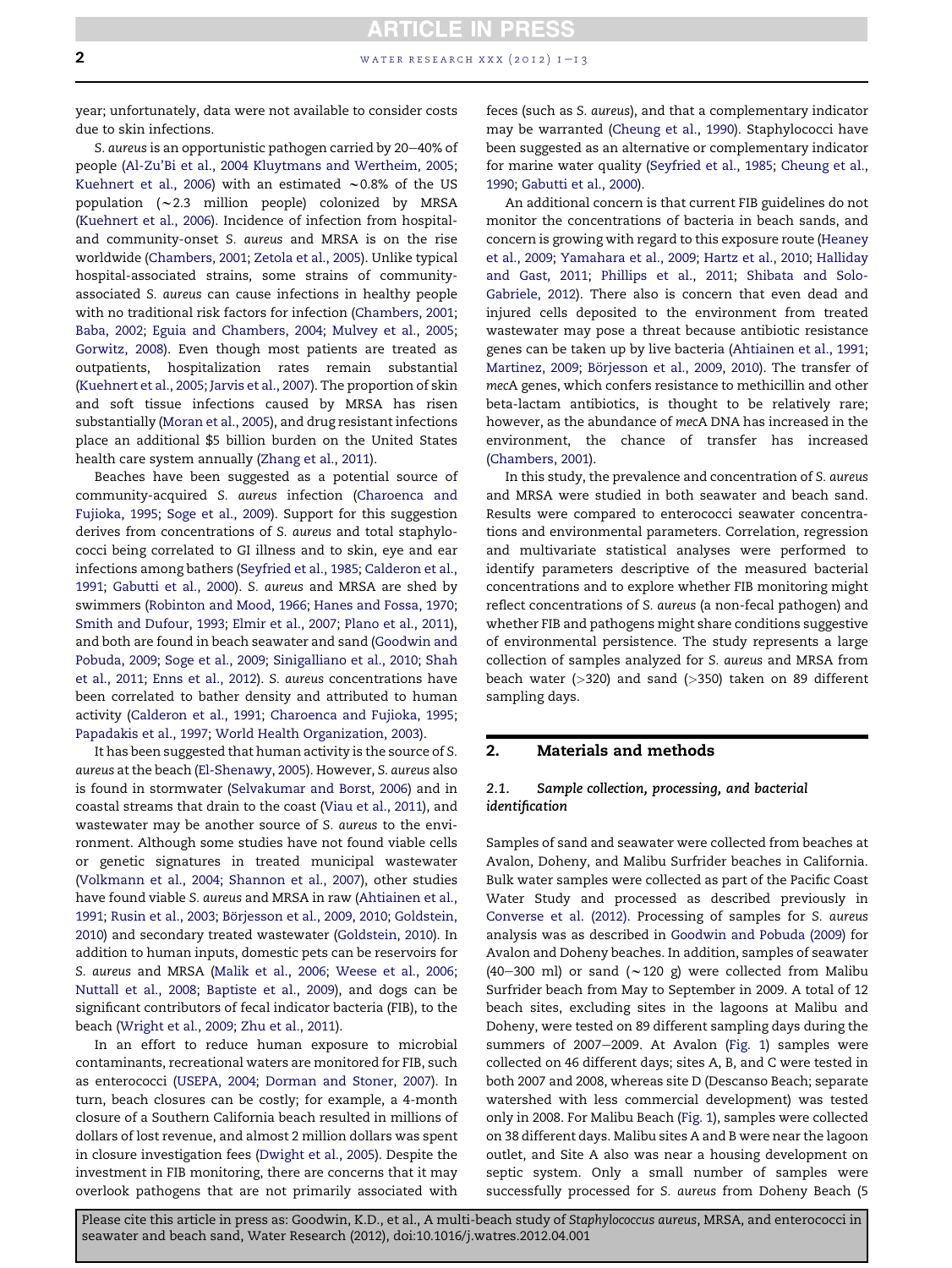# **RTICLE IN PRESS** WATER RESEARCH XXX  $(2012)$   $1-13$  3



Fig. 1 - Aerial photos of Avalon and Malibu beaches (available from [google.com](http://google.com)) with sample sites depicted. Doheny beach is not shown because data from only one site is presented herein.

sampling days) and from lagoon sites (e.g., between Malibu Sites A and B; Fig. 1) due to overgrowth of non-target colonies; data from lagoon sites were not included in the analysis here.

Filtered samples of water were incubated either on CHROMagar<sup>™</sup> Staph aureus (SCA) or CHROMagar<sup>™</sup> MRSA (BD

Biosciences, San Jose, CA, USA) at 37 °C for 24 h for SCA and 48 h for CHROMagar™ MRSA. Plates were refrigerated overnight prior to counting to allow for better color development. No enrichment or recovery step was used in this study. Putative S. aureus colonies were counted, and typically all or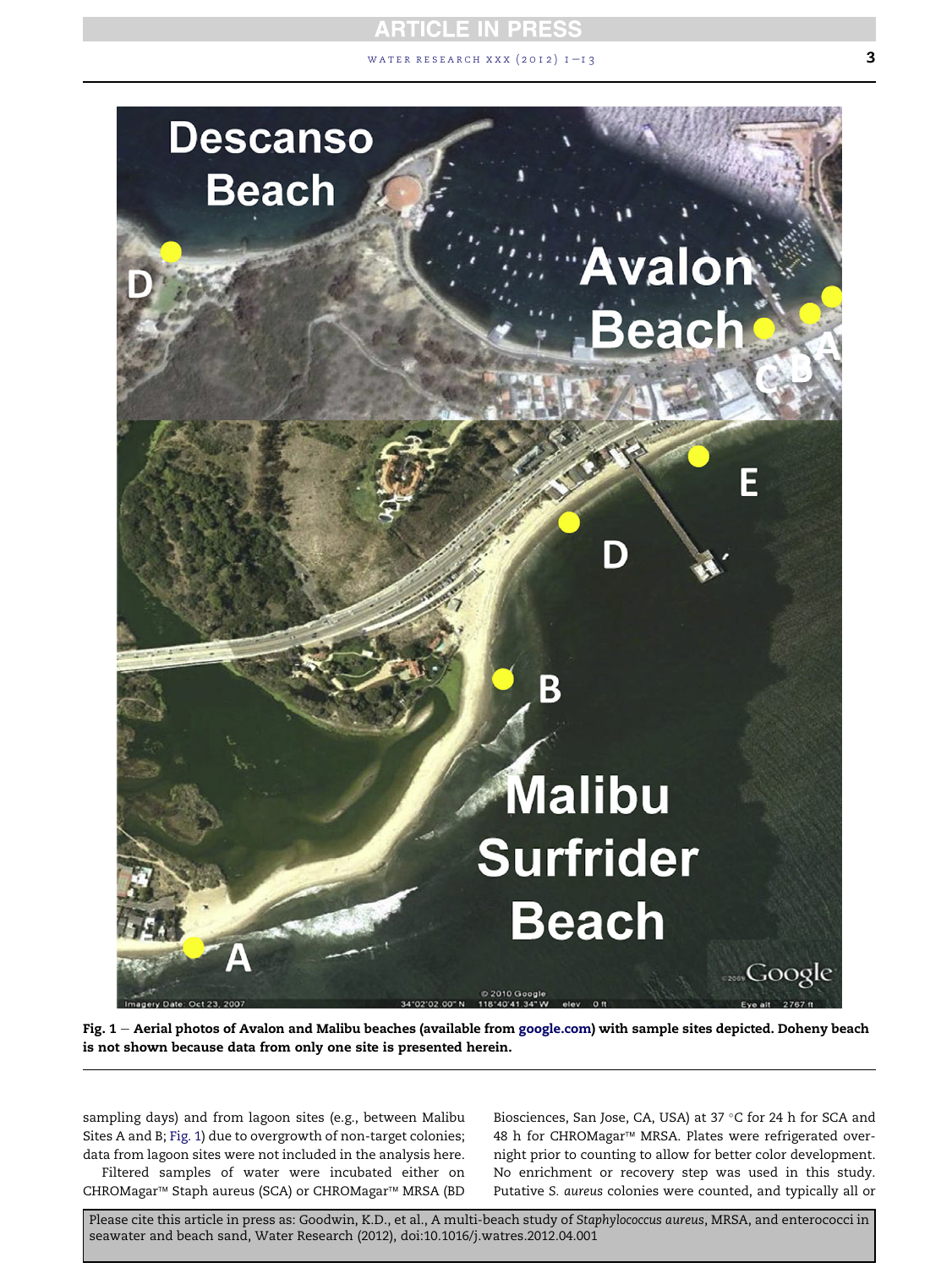sometimes a representative number of colonies ( $\sim$ 50%) was picked, streaked for isolation, and incubated as described above to confirm/adjust the initial count. Isolates were identified as S. aureus or MRSA through a combination of morphology and PCR as previously described (Goodwin and Pobuda, 2009). Briefly, S. aureus was identified on SCA or CHROMagar<sup>™</sup> MRSA plates as a mauve colony with matte halo. For the study here, 3360 colonies were streaked for isolation to determine morphology and 846 isolates were checked by PCR. Previous work (Goodwin and Pobuda, 2009) showed that combined filter and isolate appearance with these seawater and sand samples provided a good balance between sensitivity and specificity, with a positive % agreement (sensitivity), a negative % agreement (specificity), and % positive predictive accuracy of 84%, 95%, and 99%, respectively (Goodwin and Pobuda, 2009).

PCR confirmation of isolate identity utilized primers to amplify the clfA gene (ClfA-F, 5'-GCAAAATCCAGCACAA-CAGGAAACGA-3′; ClfA-R, 5′-CTTGATCTCCAGCCATAAT TGG-TGG-3<sup>0</sup> ) (Mason et al., 2001) (Fig. 2A) and some samples also were tested for the presence of the staphylococcal 16S rRNA gene (Mason et al., 2001). For colonies isolated from CHROMagar<sup>™</sup> MRSA and that were positive for S. aureus by PCR, MRSA confirmation utilized primers to amplify the mecA gene (mecA-F, 5′-TCCAGGAATGCAGAAAGACCAAAGC-3′;



Fig.  $2 -$  Agarose gel electrophoresis photos for bacteria isolated from Avalon beach and amplified with A) clfA primers or B) mecA primers. Pairs of wells contain sample amplicon and the corresponding inhibition control (sample plus spike of positive control DNA). \* represents a positive sample, (inh) represents a partially inhibited sample,  $-$  represents a no template control,  $+$  represents a positive DNA control,  $+L$  represents a crude lysate from a S. aureus colony, and  $-L$  represents S. aureus crude lysate, however the culture was not MRSA, therefore, no mecA amplicon was expected. The first lane of each gel contains a DNA ladder with the 500 and 700 bp bands identified.

mecA-R, 5′-GACACGATAGCCATCTTCATGTTGG-3′) (Mason et al., 2001; Goodwin and Pobuda, 2009) (Fig. 2B). Amplification reactions were carried out using 1X Phusion<sup> $M$ </sup> HF Buffer (containing 1.5 mM MgCl<sub>2</sub>), 0.2 mM dNTPs (BioRad), 0.5  $\mu$ M of each primer, 0.3 mg/ml bovine serum albumin (BSA), 0.5  $\mu$ l (1 U) Finnzymes Phusion Hot Start High Fidelity DNA Polymerase (NEB, Ipswich, MA), 1  $\mu$ l of cell colony lysate, and nuclease-free water for a final volume of 50  $\mu$ l. Amplification conditions were as follows: 98  $^{\circ}$ C for 30 s; 35 cycles of 98  $^{\circ}$ C for 5 s, 60  $^{\circ}$ C for 10 s, 72  $\degree$ C for 15 s; a final 8 min extension at 72  $\degree$ C. Inhibition controls consisted of a sample reaction spiked with positive control DNA (0.5  $\mu$ l of 10 pg/ $\mu$ l stock). The presence of an inhibition control band but not a sample band was used to verify negative reactions (Fig. 2). Inhibited samples were diluted 1:5 and re-run to verify the negative reaction. Positive controls consisted of a DNA control and crude lysate control as described in Goodwin and Pobuda (2009).

### 2.2. Data analysis

Two main types of data analysis were conducted: i) descriptive statistics to explore general frequency and trend results at the study sites and ii) correlation and regression analyses to explore relationships between S. aureus, enterococci, and other non-microbial parameters measured in the study. To best deal with samples below the limit of detection ("nondetects") and varying detection limits, statistical methods specially designed to handle censored data were used (Helsel, 2005). This method is regarded as superior to value substitution for nondetects in data analysis (Helsel, 2010). For comparison with the censored data approach, data were analyzed with standard linear regression using traditional value substitution for nondetects (referred as non-censored data hereon).

#### 2.2.1. Descriptive statistics

Percent frequency of detection described the percentage of samples positive for S. aureus, enterococci, or MRSA; calculated as the number samples with one or more target colonies out of the total number of samples in which countable data was obtained for that target. The mean, standard error, standard deviation, median, confidence intervals, and percentiles of S. aureus and enterococci concentrations were computed using the nonparametric Kaplan-Meier method with Efron bias correction via the macros %KMSTATS and % BootKM for Minitab®16 software (available at [www.](http://www.practicalstats.com) [practicalstats.com\)](http://www.practicalstats.com). These macros adapted the Kaplan-Meier method to deal with nondetects (left-censored data) by flipping the data to right-censored before calculation (Helsel, 2005). Descriptive statistics also were calculated by ROS estimation with the macro %bootros; however, results were equivalent so only the Kaplan-Meier statistics were presented here.

The median detection limit for S. aureus was 0.67 CFU/ 100 ml (range 0.33-4 CFU/100 ml), and the median detection limit for enterococci was 1 CFU/100 ml (range  $1-100$  CFU/ 100 ml). Nondetects with a detection limit greater than 2 CFU/ 100 ml for S. aureus and 4 CFU/100 ml for enterococci were removed for calculation and comparison of descriptive statistics. This removed 8 data points for S. aureus (6 from Doheny, 2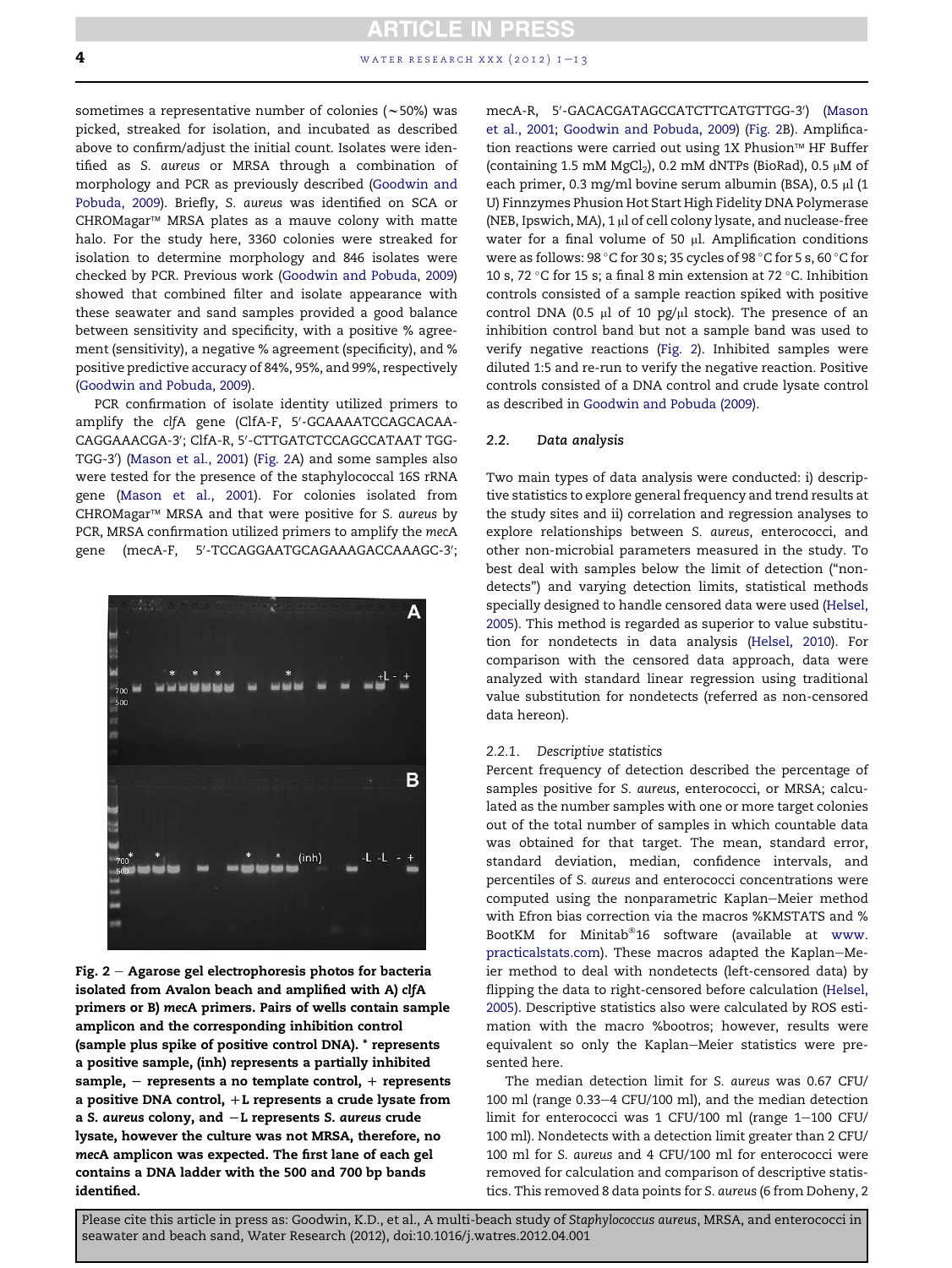# **ARTICLE IN PRESS** water research xxx (2012)  $1 - 13$  5

from Avalon 2008) and 5 for enterococci (3 from Doheny, 2 from Avalon 2007). The actual detection limit for each sample was otherwise utilized. No values were removed from the sand data (the typical detection limit was 3.03 CFU/100 dry g). For MRSA data, the number of nondetects was greater than 50%, rendering the descriptive statistics of limited value due to high uncertainty. Therefore, MRSA data were described in terms of the % of samples above threshold and the 95% upper confidence limit (UCL) for the mean (Helsel, 2005).

Median concentrations for S. aureus and enterococci for three or more groups of censored data were compared using a Kruskal-Wallis multiple comparison testing using the % censKW macro with an alpha 0.05 subcommand. Comparisons between two groups of censored data used a Mann Whitney-U test by executing the %censMW macro. Censored boxplots were generated using the %cbox macro.

#### 2.2.2. Correlation and regression analyses

Relationships between S. aureus, enterococci, and other nonmicrobial parameters were explored via simple correlation/ regression and multiple linear regression analyses. In general, a bacterial concentration (S. aureus in seawater, S. aureus in sand, or enterococci in seawater) was compared to the set of remaining variables. The following continuous variables were utilized: 1) S. aureus seawater concentration (ln CFU/L); 2) S. aureus sand concentration (ln CFU/100 g dry sand); 3) enterococci seawater concentration (ln CFU/L); 4) water temperature ( -C); 5) number of swimmers counted during sampling; 6) number of persons with water contact determined via questionnaire; 7) number of dogs; 8) number of birds; 9) tide (m). The following ordinal variables were utilized: 10) surf height classification ( $0 =$  none;  $0.76 =$ low,  $0.3 - 0.9$  m;  $1.5 =$  moderate, 1.2–1.8 m; high =  $2.1 + m$ ); 11) wind classification (0 = none;  $1 =$  light; 2 = moderate; 3 = strong); and 12) turbidity classification (0 = clear;  $1 =$  calm; 2 = slightly turbid; 3 = choppy;  $4 =$  turbid). Data were analyzed per individual beach and for the combined data. In addition, analysis of Malibu Surfrider beach included berm flow  $(0 =$  open;  $1 =$  closed).

First, simple correlation was used to test association between two variables: a bacterial concentration of interest and another variable (see above). The nonparametric Kendall's tau correlation coefficient and test of significance was calculated using the macro %Ckend for Minitab®16 software (Helsel, 2005). The Kendall's tau analysis used a rank-based measure of association and allowed one or both variables to include nondetects, multiple detection limits, and required no assumption about the distribution of the data. The macro returned values for both tau a and tau-b (which ignores ties) in a range of  $-1$  to 1, with a zero value supporting the null hypothesis of no correlation between the variables. One advantage of a Kendall tau test was that it generated a p-value, which tested whether the value was significantly different from zero. For comparison, the Kendall tau value runs about 0.2 lower than a Pearson's r value for an equivalent strength of correlation (D. Helsel, personal communication). The nonparametric regression line associated with the Kendall's tau, the Akrita-Theil-Sen (ATS) line, was calculated using the %ATS macro command (Helsel, 2005).

Next, multiple linear regression was conducted between one dependent and multiple independent variables (described

above) to obtain a best-fit model describing bacterial concentrations. The goal of the regression analysis was descriptive so interaction and nested terms were not evaluated. Regression with censored data was performed using the Minitab $^{\circ}$ 16 option for regression with life data (arbitrary censored option) and maximum likelihood estimation (MLE). Model selection was based on *p*-values for the coefficients (typically  $\alpha = 0.01$ ), with insignificant terms sequentially removed. Models with significant terms were further evaluated using the likelihoodratio test which compared the model to the null using the equation  $-2 \times$  (log-likelihood of the null model  $-$  log-likelihood of model); test statistics with p-values less than 0.01 were considered significant. Test statistic p-values were calculated via the chi-square distribution with the degrees of freedom equal to the number of estimated coefficients in the model subtracted by the number of estimated coefficients in the null model, as per Minitab $^{\circledR}$  instructions.

In addition, typical regression analysis with non-censored data (i.e., value substitution) also was performed. This analysis returned information regarding model fit including residual plots, Anderson-Darling statistics, and variance inflation factors to identify multi-co-linearity. Furthermore, principal component analysis, stepwise regression, and best subset analysis was performed to help understand the data structure and to inform and confirm results from the multiple linear regression analysis. Additionally, the distributions of S. aureus in sand and seawater and of enterococci in seawater were analyzed using both censored and non-censored data, with output including probability plots and goodness-of-fit tests.

### 3. Results

### 3.1. Microbe detection frequency and concentrations at the study sites

#### 3.1.1. S. aureus in seawater

S. aureus was frequently detected in seawater. The average % detection frequency for seawater was 59% ( $n = 328$ ) for the combined beaches (Table 1). For Avalon, the average % detection frequency was 76% for the two summers studied. For Malibu Surfrider, the average % detection frequency was 46%. Only eight Doheny seawater samples were successfully enumerated for S. aureus due to overgrowth of plates, and all were positive for S. aureus (100%). The mean concentration of S. aureus in the seawater samples estimated by Kaplan-Meier statistics was 10 CFU/100 ml and the median concentration was 0.83 CFU/100 ml, with data for individual beaches given in Table 1.

Kruskal–Wallis multiple comparisons tests ( $\alpha = 0.05$ ) showed that the median seawater concentration of S. aureus was significantly lower at Malibu Surfrider compared to the other beaches (Fig. 3). Within Malibu, the four beach sites (Fig. 1) had similar seawater concentrations (although site B was significantly lower than site D). Site A, with presumed septic influence, was not significantly different from any of the other sites. Within Avalon, the four beach sites (Fig. 1) also were similar to one another (although Site B in 2008 was significantly higher than Site C in 2007). Overall, S. aureus at Avalon was significantly higher in 2008 than 2007 (7.5 versus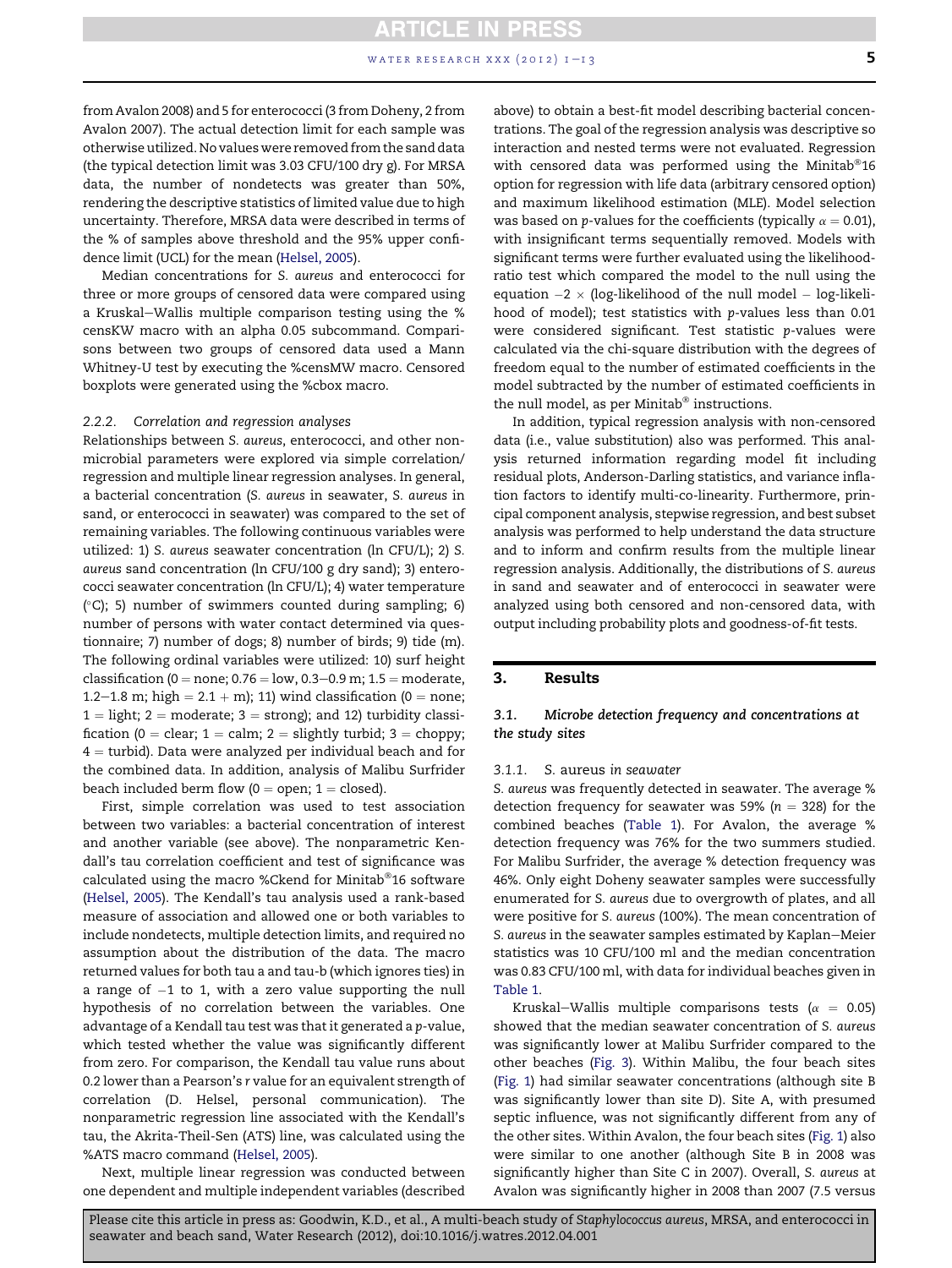# 6 **water research xxx** (2012)  $1 - 13$

| Table $1$ – Detection frequency and concentration of S. aureus and MRSA in seawater and sand. NC = not calculated. |                    |                         |                        |  |
|--------------------------------------------------------------------------------------------------------------------|--------------------|-------------------------|------------------------|--|
| Site                                                                                                               | S. aureus          | Enterococci             | <b>MRSA</b>            |  |
| Detection frequency seawater                                                                                       |                    |                         |                        |  |
| All                                                                                                                | 59%                | 79%                     | 1.6%                   |  |
| Concentration seawater (CFU/100 ml)                                                                                |                    |                         |                        |  |
|                                                                                                                    | Mean (95% CI);     | Mean (95% CI);          | 95% UCL of mean;       |  |
|                                                                                                                    | median $(n)$       | median $(n)$            | range observed (n)     |  |
| All                                                                                                                | $10(7.3-15);$      | 42 $(28-59)$ ;          | 0.65;                  |  |
|                                                                                                                    | $0.83(n=328)$      | 6 $(n = 331)$           | $0.33 - 2.5$ (n = 366) |  |
| Avalon                                                                                                             | $23(15-33);$       | 68 (45 $-105$ );        | NC                     |  |
|                                                                                                                    | 5.0 $(n = 132)$    | 30 $(n = 132)$          |                        |  |
| Doheny                                                                                                             | $5.3$ (2.7-7.9);   | 148 (15 - 388);         | NC                     |  |
|                                                                                                                    | 4.0 $(n = 8)$      | 20 $(n = 11)$           |                        |  |
| Malibu                                                                                                             | $1.8(1.3-2.5);$    | $17(8.8-27);$           | NC                     |  |
|                                                                                                                    | 0.69 ( $n = 188$ ) | 2.0 $(n = 188)$         |                        |  |
| Detection frequency sand                                                                                           |                    |                         |                        |  |
| All                                                                                                                | 53%                | 71%                     | 2.7%                   |  |
| Concentration sand (CFU/100 dry g)                                                                                 |                    |                         |                        |  |
|                                                                                                                    | Mean (95% CI);     | Mean (95% CI);          | 95% UCL of mean;       |  |
|                                                                                                                    | median $(n)$       | median $(n)$            | range observed (n)     |  |
| All                                                                                                                | 187 (98-390);      | 5086 (3331-10,755);     | 2.5;                   |  |
|                                                                                                                    | 7.7 ( $n = 358$ )  | 13 ( $n = 238$ )        | $5 - 78$ (n = 366)     |  |
| Avalon                                                                                                             | 402 (192-830);     | 24,009 (16,197-47,930); | NC.                    |  |
|                                                                                                                    | 111 $(n = 159)$    | 3198 ( $n = 49$ )       |                        |  |
| Doheny                                                                                                             | 58 $(37-117)$ ;    | 8646 (1146-16222);      | NC.                    |  |
|                                                                                                                    | 25 $(n = 11)$      | 3976 ( $n = 5$ )        |                        |  |
| Malibu                                                                                                             | $21(12-40);$       | $54(39 - 75);$          | NC.                    |  |
|                                                                                                                    | 4.9 ( $n = 188$ )  | 12 $(n = 184)$          |                        |  |
|                                                                                                                    |                    |                         |                        |  |

3.0 CFU/100 ml median concentration,  $\alpha = 0.05$ ). Except for Site B in 2008, Site D was not lower than the other sites, even though Site D was envisioned as a control site because it was located in a different watershed with less commercial development adjacent to the beach (Fig. 1). There was only one beach site sampled at Doheny beach, thus no site comparisons were possible.

### 3.1.2. Enterococci in seawater

Enterococci concentrations are presented only for samples in which S. aureus analysis also was conducted. Enterococci were frequently detected in seawater, with an average % detection frequency of 79% ( $n = 331$ ) for the beaches combined (Table 1). For Avalon, the average % detection frequency for seawater was 88% for both summers. At Malibu Surfrider, the average % detection frequency was 72%. Only eleven Doheny seawater samples had corresponding S. aureus data; all of them were positive for enterococci (100%). The mean concentration of enterococci in all the seawater samples estimated by Kaplan-Meier statistics with Efron bias correction was 42 CFU/100 ml and the median concentration was 6 CFU/ 100 ml, with data for individual beaches given in Table 1.

Kruskal-Wallis multiple comparisons tests ( $\alpha$  = 0.05) showed that the median seawater concentration of enterococci was significantly lower at Malibu compared to the other beaches (Fig. 3). At Malibu, the median enterococci concentration at site A (with presumed septic influence) was significantly lower than sites B and E, but did not differ significantly from Site D. At Avalon, median seawater concentrations of enterococci were not statistically different between 2008 and

2007, in contrast to S. aureus. At Avalon, the median enterococci concentration at Site A in 2008 was significantly lower than sites B and C in both 2007 and 2008, despite the fact that the sites were located close to one another (Fig. 1).

#### 3.1.3. S. aureus in sand

S. aureus was frequently detected in beach sand, similar to that observed for seawater. The average % detection frequency was 53% ( $n = 358$ ) for the combined beach data (Table 1). For Avalon, the average % detection frequency was 62% for both years combined. For Malibu Surfrider, the average % detection frequency was 46% for sand. Although only a few samples were successfully analyzed for Doheny beach ( $n = 11$ ), the detection frequency was similar to that observed at the other beaches (45%). The mean concentration of S. aureus in the sand samples estimated by Kaplan–Meier statistics with Efron bias correction was 187 CFU/100 dry g and the median concentration was 7.7 CFU/100 dry g, with data for individual beaches given in Table 1.

Kruskal-Wallis multiple comparisons tests ( $\alpha = 0.05$ ) showed that the median concentration of S. aureus in sand was lower at Malibu than at Avalon (Fig. 3). Concentrations of S. aureus in sand were higher at Avalon in 2008 than in 2007, as was found for the seawater concentrations. No significant differences among individual beach sites were observed for Avalon or Malibu.

# 3.1.4. Enterococci in sand

Enterococci concentrations are presented only for those samples which also had collection for S. aureus analysis. The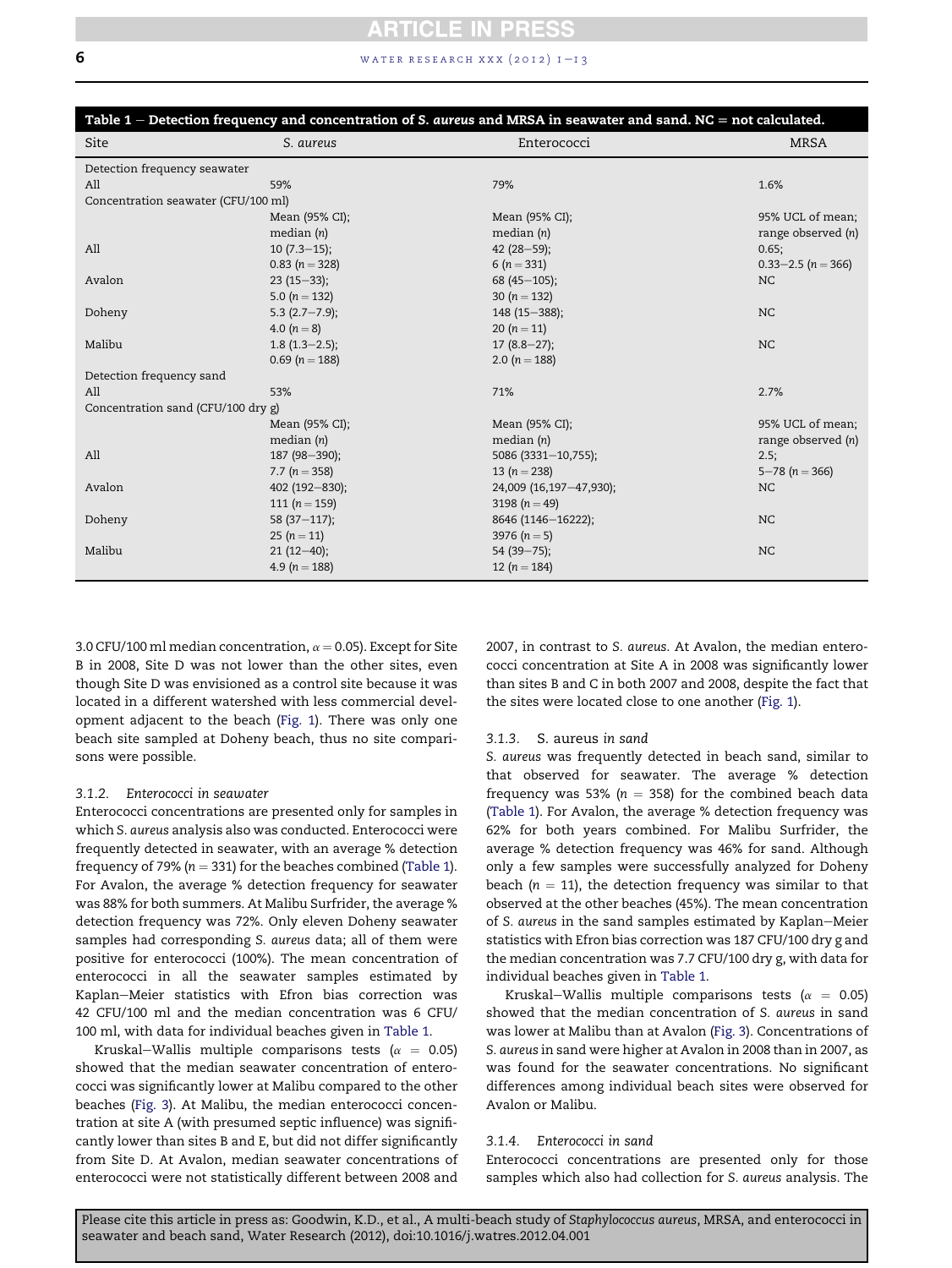# WATER RESEARCH XXX (2012)  $1-\frac{1}{3}$



Fig.  $3 - Box$  plots of S. aureus (SA) and enterococci (ENT) concentrations in A) seawater and B) sand generated by Kruskal–Wallis analysis ( $\alpha = 0.05$ ) for samples collected from beach sites in Avalon during 2007 (AV2007) and 2008 (AV2008), Doheny in 2008 (DH2008), and Malibu Surfrider in 2009 (SR2009). Box width is proportional to sample size. Horizontal lines depict the maximum detection limit (Max DL) for the data. For enterococci in seawater, the EPA recreational water quality guidelines for a single sample and the geometric mean (Geomean limit) also are shown.

average % detection frequency was 71% ( $n = 238$ ) for the combined beaches (Table 1). For Avalon (2008), the average % detection frequency was  $94\%$  ( $n = 49$ ). Enterococci concentrations in terms of CFU/dry g sand were not available for Avalon in 2007. For Malibu Surfrider, the average % detection frequency was 63%. Only five Doheny sand samples had corresponding S. aureus data; all of them were positive for enterococci (100%). The mean concentration of enterococci in sand samples estimated by Kaplan-Meier statistics with Efron bias correction was 5086 CFU/100 dry g and the median concentration was 13 CFU/100 dry g, with data for individual beaches given in Table 1.

Kruskal-Wallis multiple comparisons tests ( $\alpha = 0.05$ ) showed that the median concentration of enterococci in sand at Malibu was significantly lower than at the other beaches tested (Fig. 3). No significant differences across beach sites were observed except that the median enterococci concentration in sand at Malibu (Fig. 1) was significantly lower at Site E than Site B.

## 3.1.5. MRSA in seawater and sand

MRSA was found on occasion in seawater and sand at relatively low concentrations. Of the 12 beach sites tested, the overall % detection frequency was 1.6% (6/366) for seawater and 2.7% (10/ 366) for sand (Table 1). The % detection frequency varied by beach with Avalon having the highest frequency of detection for seawater (3.8%, 5/131) and sand (5.9%, 8/136). In contrast, the % detection frequency at Malibu was 0.4% (1/224) for seawater and 0.5% (1/221) for sand. No seawater samples were positive for MRSA at Doheny ( $n = 14$ ) but 14% (1/7) were positive in the sand. Greater than 50% of the samples were nondetects; therefore, the concentration data are presented in terms of the 95% upper confidence limit (UCL) (Helsel, 2005) along with the range of concentrations observed (Table 1). The 95% UCL indicates that there was only a 5% chance of encountering a concentration higher than that given in Table 1.

### 3.1.6. Enterococci concentrations relative to S. aureus

Enterococci concentrations were higher than S. aureus in both seawater and sand. For seawater, the ratio of enterococci to S. aureus was fairly consistent across beaches and generally less than an order of magnitude. The median seawater concentration of enterococci was  $7\times$  higher than S. aureus for the combined beaches, ranging from  $3-6\times$  higher for the individual beaches. For sand, the ratio of enterococci to S. aureus was more variable. The median sand concentration of enterococci was  $2 \times$  higher than S. aureus for the beaches combined, but the range across beaches was  $2-159\times$ .

## 3.2. Relationships between S. aureus, enterococci, and non-microbial parameters measured in the study

3.2.1. Simple correlations and simple linear regression Kendall tau analysis and simple linear regression with life data were comparable and showed that S. aureus concentrations in seawater and in sand were correlated to a number of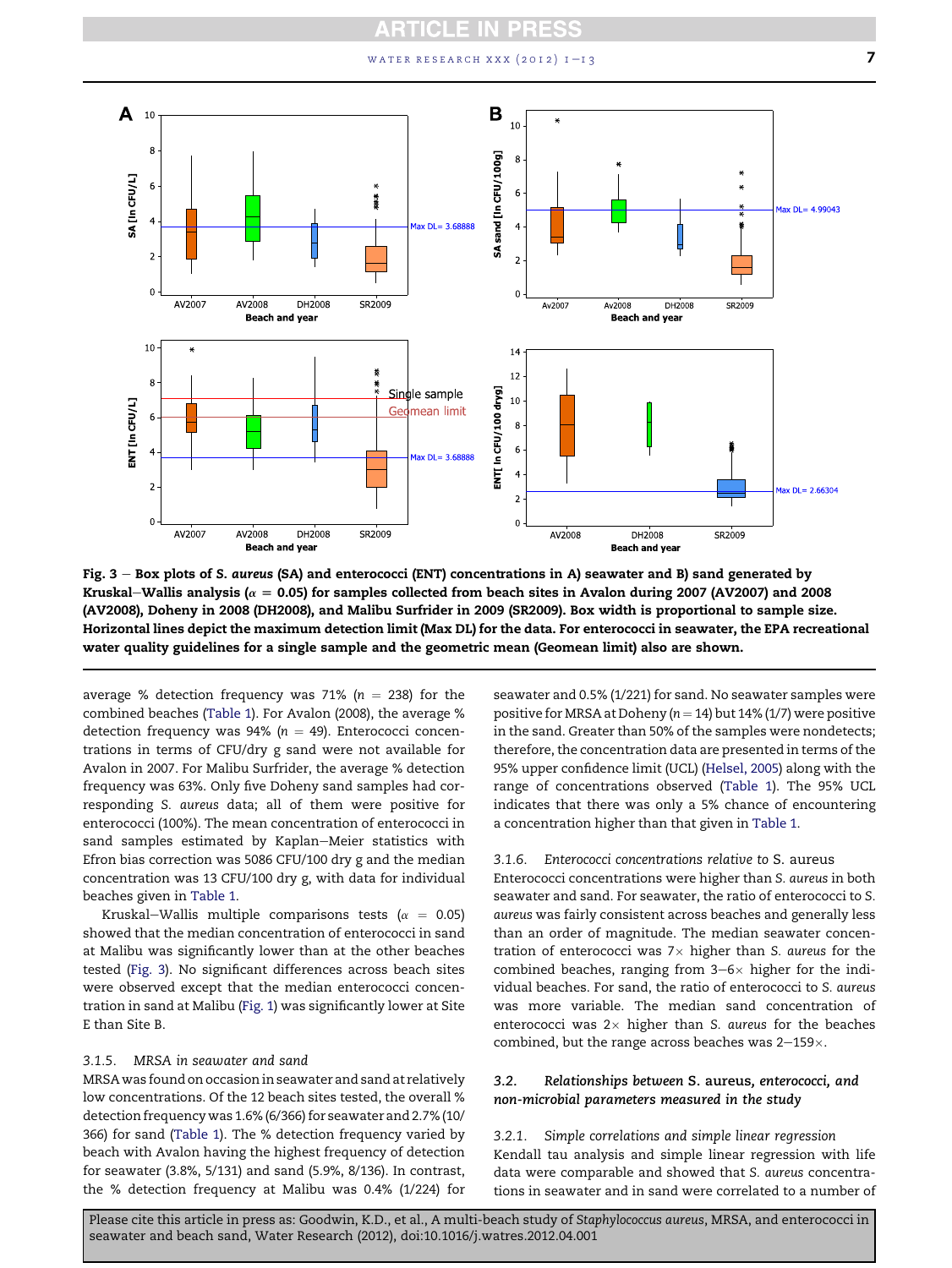**ARTICLE IN PRESS** 8 water research xxx (2012)  $1 - i$  3

the analyzed variables (Table 2). S. aureus concentrations in seawater and sand were strongly correlated to each other (Table 2). Both seawater and sand concentrations were correlated to water temperature, the seawater concentration of enterococci, and surf height classification (inversely correlated). In addition, S. aureus in seawater (but not in sand) was significantly correlated with the number of swimmers as determined by observation at the time of collection. S. aureus concentrations were not correlated to the number of people having water contact as determined by questionnaire, although this was the parameter used in subsequent epidemiology analysis (Colford et al., 2012). S. aureus in sand (but not seawater) was inversely correlated to wind strength classification. Wind, tide height, and turbidity all became significant at  $\alpha = 0.05$  (Table 2). Only water temperature and the number of swimmers were significantly correlated to the S. aureus concentration in seawater for both the combined beach data and for Avalon and Malibu beaches analyzed separately (Table 2). Doheny beach was not analyzed separately due to the small sample size. Other significant correlations for individual beaches are given in Table 2.

Table  $2$  – Results of analyses by Kendall tau correlation and simple linear regression with life data, each calculated for one dependent (S. aureus concentration in seawater or sand) and one independent variable for the combined beach data. Coefficients are given from the Akritas-Theil-Sen (ATS) line of the Kendall tau analysis and from MLE (in parenthesis) for significant p-values  $(\alpha = 0.01)$ . NS  $=$  not significant.

|                                         | Dependent variable           |                                      |  |
|-----------------------------------------|------------------------------|--------------------------------------|--|
|                                         | Seawater                     | Sand                                 |  |
|                                         | S. aureus                    | S. aureus                            |  |
|                                         | (ln CFU/L)                   | $(ln$ CFU/100 dry g)                 |  |
| Independent<br>variable                 |                              | Coefficient from ATS line (from MLE) |  |
| S. <i>aureus</i> sand                   | $0.67(0.63)^b$               |                                      |  |
| (ln CFU/100 dry g)                      |                              |                                      |  |
| S. <i>aureus</i> seawater<br>(ln CFU/L) |                              | 0.81(0.72)                           |  |
| Water temperature<br>$(^{\circ}C)$      | $0.66(0.62)^a$               | 0.68(0.64)                           |  |
| Enterococci<br>$(\ln$ CFU/L)            | 0.49(0.44)                   | 0.64(0.59)                           |  |
| Surf height<br>classification (m)       | $-1.4(-1.4)$                 | $-0.94(-2.0)$                        |  |
| #Swimmers<br>(counted)                  | $0.046$ (0.028) <sup>a</sup> | <b>NS</b>                            |  |
| # Swimmers<br>(reported)                | <b>NS</b>                    | <b>NS</b>                            |  |
| Wind classification                     | NS <sup>c</sup>              | $-1.18(-0.92)$                       |  |
| Tide height (m)                         | NS <sup>c</sup>              | NS <sup>c</sup>                      |  |
| Turbidity classification                | NS <sup>c</sup>              | NS <sup>c</sup>                      |  |
| Birds $(\#)$                            | <b>NS</b>                    | <b>NS</b>                            |  |
| Dogs $(\#)$                             | <b>NS</b>                    | <b>NS</b>                            |  |

a Also correlated for Avalon (2007, 2008 combined) and Malibu beaches analyzed separately.

b Also correlated for Malibu beach analyzed separately.

c Significant at  $\alpha = 0.05$ .

Kendall tau analysis was useful for comparing concentrations of bacteria because it could account for nondetects in both variables and made no assumptions about distribution shape. For the combined beach data, the relationship between the S. aureus concentration in seawater and sand was described by the following ATS line: S. aureus (ln CFU/L) =  $0.18 + 0.67 \times S$ . aureus (ln CFU/100 dry g) (tau-b = 0.29,  $p < 0.001$ ). With the concentration in sand as the dependent variable, the relationship was described by the following ATS line: S. aureus (ln CFU/ 100 dry g sand) =  $0.053 + 0.81 \times S$ . aureus (ln CFU/L) (tau-b = 0.29,  $p < 0.001$ ). The relationship between the seawater concentrations of S. aureus and enterococci was described by the ATS line S. aureus (ln CFU/L) = 9.30 + 0.49  $\times$  enterococci (ln CFU/ L seawater) (tau-b = 0.26,  $p < 0.001$ ). The relationship between the sand concentrations of S. aureus and enterococci in seawater was described by the ATS line S. aureus (ln CFU/ 100 dry g sand) =  $-0.0061 + 0.64 \times$  enterococci (ln CFU/L seawater) (tau-b = 0.27,  $p < 0.001$ ).

For Malibu Surfrider beach, the seawater concentration of S. aureus was weakly correlated to whether or not the outlet to the lagoon (Fig. 1, Malibu Site C) was open ( $tau$ -b = 0.18,  $p$  = 0.01; open was coded as 0, therefore the relationship was inverse). There was no significant relationship between seawater enterococci concentration and lagoon flow, and there was no significant relationship between sand S. aureus concentration and lagoon flow. Attempts to quantify S. aureus in the lagoon water were unsuccessful due to overgrowth by non-target bacteria.

Although the focus of this study was S. aureus, a limited number of correlation analyses were performed with enterococci treated as the dependent variable. In addition to the correlation between enterococci and S. aureus described above, the seawater concentration of enterococci was weakly correlated to water temperature for the combined beach data ( tau $b = 0.18$ ,  $p < 0.001$ ). However, water temperature was not significantly correlated to enterococci for the individual beaches, in contrast to the findings for S. aureus. The concentration of enterococci was not correlated to the number of swimmers for any of the beaches. It is interesting to note that water temperature was significantly correlated to the number of swimmers for the combined beaches ( tau-b = 0.25,  $p < 0.001$ ) and for Avalon ( tau-b = 0.35,  $p < 0.001$ ) and Malibu ( tau-b = 0.19,  $p < 0.001$ ) analyzed separately. There was no significant difference in the number of swimmers between beaches (data not shown).

# 3.2.2. Multivariate and multiple linear regression analysis results

Multivariate examination was performed on the combined beach data using principal component analysis. Principal component analysis was consistent with the results obtained by stepwise and best subset regression, and the best description by principal component analysis was obtained with the parameters S. aureus seawater concentration, S. aureus sand concentration, and water temperature (data not shown). Results were consistent with the analyses by Kendall tau and simple linear regression with life data (MLE with one dependent and one independent variable) (Table 2).

The best-fit for MLE analysis for S. aureus in sand was obtained using multiple linear regression with life data assuming a lognormal distribution (Table 3; all coefficient p-values significant at  $\alpha = 0.01$ ). For S. aureus in seawater, the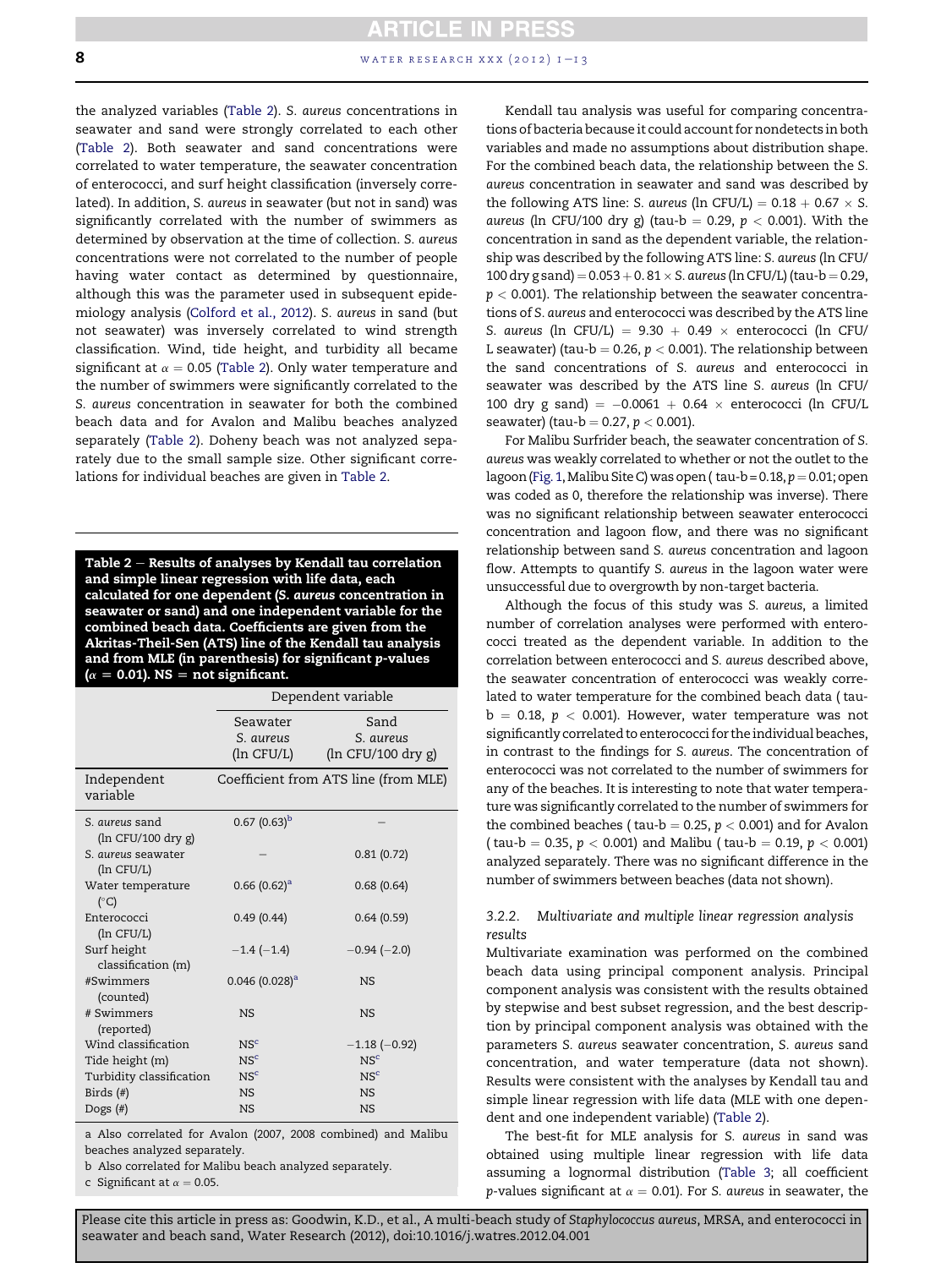### WATER RESEARCH XXX  $(2012)$   $1-\frac{1}{3}$

| Table 3 – Best-fit multiple linear regression models (MLE with censored data) for S. aureus in beach seawater and sand.     |                                                                                                                                                                                                                                                                                                                                                                                                                         |  |
|-----------------------------------------------------------------------------------------------------------------------------|-------------------------------------------------------------------------------------------------------------------------------------------------------------------------------------------------------------------------------------------------------------------------------------------------------------------------------------------------------------------------------------------------------------------------|--|
| Dependent variable                                                                                                          | MLE model <sup>a</sup>                                                                                                                                                                                                                                                                                                                                                                                                  |  |
| S. aureus seawater<br>(ln CFU/L)<br>S. aureus sand<br>$(ln$ CFU/100 dry g)                                                  | $=-4.6 + 0.58 \times S$ . aureus (ln CFU/100 dry g sand) + 0.22 $\times$ water temperature (°C) + 0.22<br>$\times$ enterococci (ln CFU/L seawater) + 0.018 $\times$ swimmers (# counted at time of sample collection)<br>$= -6.9 + 0.45 \times$ S. aureus (ln CFU/L seawater) + 0.37 $\times$ water temperature (°C) + 0.24 $\times$ enterococci<br>(In CFU/L seawater) $+ -0.77 \times$ surf height classification (m) |  |
| a Assumed distribution for S. aureus: lognormal in sand, Weibull in seawater (result for shape parameter, $\beta = 0.56$ ). |                                                                                                                                                                                                                                                                                                                                                                                                                         |  |

best-fit was obtained using multiple linear regression analysis with life data assuming a Weibull distribution (Table 3; all coefficient p-values significant at  $\alpha = 0.01$ , except # of swimmers at  $\alpha$  = 0.03). Variable inflation factors (VIF) revealed moderate colinearity between S. aureus concentrations in seawater, enterococci in seawater, S. aureus in sand, and water temperature.

# 4. Discussion

Of the many relationships identified by simple correlation (Table 1), some parameters repeatedly emerged as significant descriptive variables for S. aureus in seawater regardless of analysis methods or approach for nondetects (censored vs. non-censored). These parameters were S. aureus sand concentration, water temperature, the number of swimmers, and the enterococci seawater concentration. Of these parameters, water temperature appeared to be particularly salient because it was correlated to S. aureus in both seawater and sand for both the combined data and for beaches analyzed individually (Avalon and Malibu). The only other correlation that held for both combined and individual beach data was the number of swimmers to S. aureus in seawater. In addition, the correlation between S. aureus concentrations in sand and in seawater held for both the combined data and for Malibu beach analyzed separately.

The correlation between the S. aureus concentration in sand to the concentrations of S. aureus and enterococci in seawater supports other studies that suggested beach sands can be a source of both fecal indicator bacteria and pathogens to adjacent waters (Lee et al., 2006; Bonilla et al., 2007; Yamahara et al., 2007, 2009; Goodwin et al., 2009; Halliday and Gast, 2011; Sabinro et al., 2011; Zhu et al., 2011; Shah et al., 2011). Furthermore, studies have implicated sand itself as an important vehicle for human exposure (Whitman et al., 2009) and epidemiology studies indicated that sand can pose a health risk (Bonilla et al., 2007; Heaney et al., 2009, 2012). In contrast to correlations seen between pathogens and indicators in some studies, other studies have found S. aureus to not be correlated to a variety of other indicators (El-Shenawy, 2005), including enterococci (Calderon et al., 1991; Selvakumar and Borst, 2006; Yamahara et al., 2012; Enns et al., 2012). The study here comprised a relatively large data set and days of sampling which may have allowed more patterns to emerge (Table 1). A common sand reservoir for both S. aureus and enterococci perhaps could explain the correlations seen here; however, it should be noted that the correlation existed only for the data combined across beaches but not for the beaches analyzed individually.

The positive correlation of water temperature to S. aureus concentrations in sand and seawater supports the concern that pathogens may grow and/or persist in the environment with sand as a source to adjacent waters, analogous to the case for FIB (Beversdorf et al., 2007; Shah et al., 2011; Phillips et al., 2011). In support of this suggestion, other studies have shown that S. aureus and MRSA can survive for days in river and seawater, with better survival in seawater because of a preference for higher salinity (Gabutti et al., 2000; Tolba et al., 2008; Levin-Edens et al., 2011). Both methicillin sensitive S. aureus (MSSA) and MRSA can survive on environmental surfaces and are resistant to desiccation (Cimolai, 2008). In addition, the ability for S. aureus to be resuscitated from a viable but non-culturable (VBNC) state has been demonstrated (Masmoudi et al., 2010); therefore, survival in sand and seawater appears plausible. Potential to transfer virulence and antibiotic resistance genes also is a concern, particularly if genes may be obtained from wounded or dead organisms contained in treated wastewater (Börjesson et al., 2009, 2010; Goldstein, 2010).

Compared to this study (Table 1), similar detection frequencies for S. aureus and MRSA in seawater (37% and 1%, respectively; Sinigalliano et al., 2010) and similar median concentrations (Shah et al., 2011) were reported for a subtropical beach using a substantially smaller data set. During a ten-day intensive study of this same beach, the detection frequency for S. aureus in knee-deep seawater was 19% and the detection frequency in sand ranged from 0.42 to 10%, depending on the sampling location (Enns et al., 2012). Compared to this study, similar MRSA but lower S. aureus prevalence in sand was observed for a survey of 37 beaches along the entire California coast (prevalence by beach: 13.5% S. aureus, 3% MRSA; Yamahara et al., 2012; prevalence by sample: 8.5% S. aureus, 1.7% MRSA; Goodwin unpublished results). Both the California beach survey and this study used the same methodology, but the beach survey investigated only dry sand and included beaches with few visitors (Yamahara et al., 2012); whereas the collections here were all moist sand from beaches with high visitor numbers. S. aureus prevalence in freshwater coastal streams in O'ahu, Hawaii (86%, 19/22; Viau et al., 2011) was higher than that observed here, with similar concentrations (below detection  $-$  5.2 CFU/100 ml for the December sampling; Goodwin unpublished results).

It should be noted that the concentrations here are expected to be biased low despite the positive performance of SCA and C-MRSA with beach water and sand samples (Goodwin and Pobuda, 2009) because the performance only applies to countable plates. In this study, it was often the case that no data were obtained from samples of the poorest water quality because plates were overgrown by non-target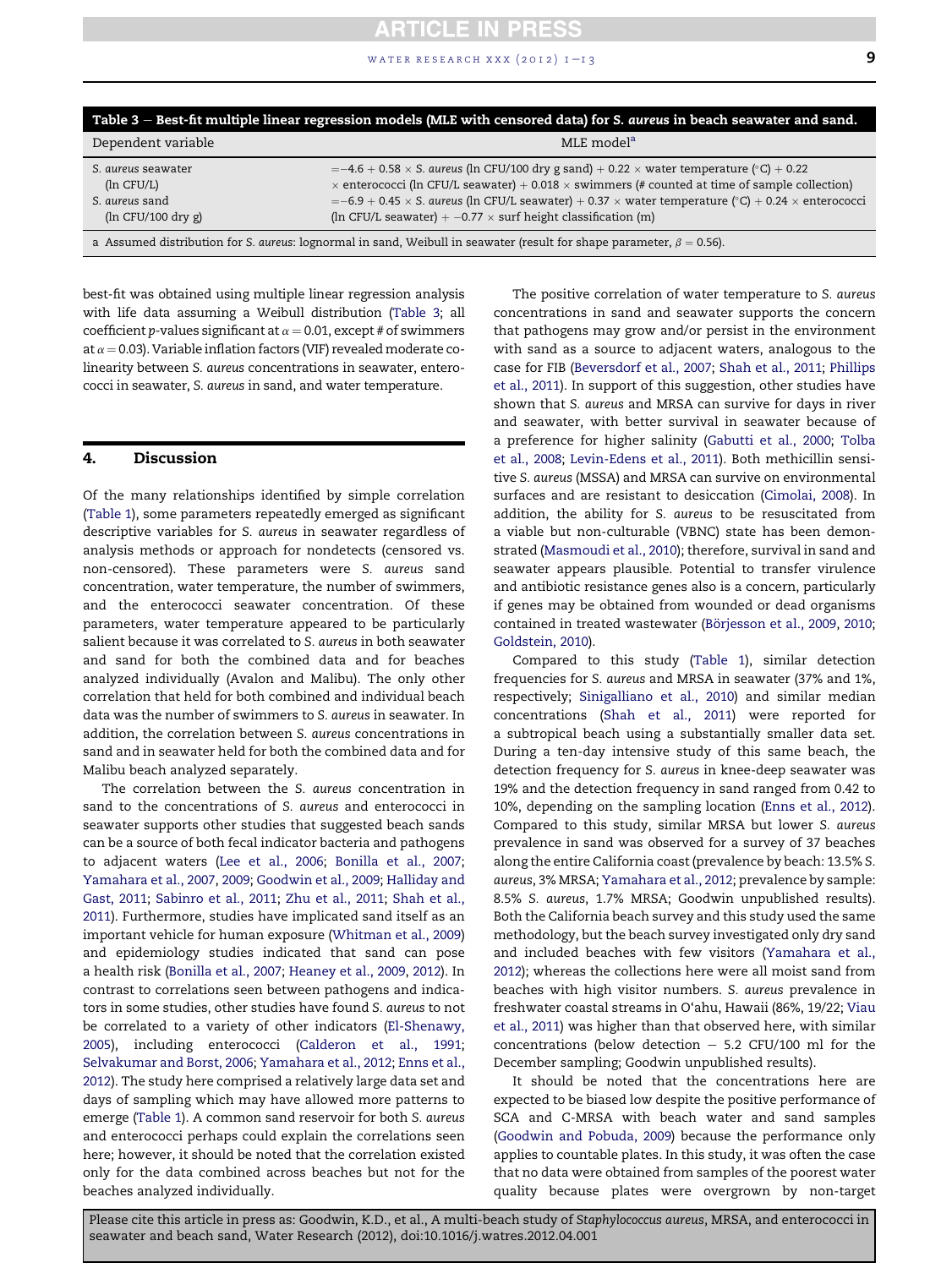# **ARTICLE IN PRESS 10** water research xxx (2012)  $1 - 13$

microbes. Furthermore, it appeared that S. aureus could be outcompeted on the plates by non-target organisms because sometimes it could be identified on less crowded filters but not on more crowded filters that had received a higher volume of water. Therefore, the concentration estimates reported here should be considered conservative.

It should be helpful to view the potential risk from S. aureus and MRSA via beach exposure in context with other exposure routes, such as fomites or food products (Lindenmayer et al., 1998; Scott et al., 1982; Scott et al. 2008; Miller et al., 2009; Scott et al., 2009; Waters et al., 2011). To enable comparison, the concentrations given here can be converted to CFU per area using the specific surface area of coarse sand (~0.01  $\mathrm{m}^2/\mathrm{}$ g; Yerima and Ranst, 2005), resulting in equivalent concentrations for units in CFU/dry g and CFU/ $m^2$ . Given that the typical detection limit for S. aureus in sand was 3.03 CFU/ 100 dry g, the frequency of detection for 25  $cm<sup>2</sup>$  samples would drop from 53% to 42%, which is comparable to that reported in homes by Scott et al. (1982) (to express Table 1 sand concentrations in units of CFU/25  $\text{cm}^2$ , divide values by 400).

Ultimately, the significance of S. aureus and MRSA prevalence and concentration in the environment depends on the infectious dose (Shibata and Solo-Gabriele, 2012) for both ingestion and, importantly, wound inoculation, particularly under real-world conditions (e.g., multiple organisms and particles contaminating the wound). One study of S. aureus surface inoculation of intact human skin found an ED $_{50}$  of 10 $^3\prime$ cm<sup>2</sup>, with an inoculation of 40/cm<sup>2</sup> causing infection in 20% of subjects; growth of the organisms after inoculation was necessary to cause infection (Singh et al., 1971; Rose and Haas, 1999). The ability for S. aureus to infect intact skin appeared dependent on a variety of parameters, including initial dose, maintained moisture of the skin surface, and competition with indigenous flora. An inoculation dose lower than  $40/cm<sup>2</sup>$ was not tested; however, this dose was almost 1000 times higher than the highest concentration in sand observed here (using the conversion discussed above). However, the infectious dose of S. aureus is substantially reduced by factors such as foreign bodies or synergy with other contaminating microbes (Elek, 1956; Schaad, 1983; Brook et al., 1984; Rissing et al., 1987; Hendricks et al., 2001). Both of these modifying conditions could be expected in beach settings, particularly for contamination of a wound with sand. Therefore, obtaining a more accurate assessment of infectious dose under a variety of real-world conditions is an important area for future research. In any case, based on human studies (Singh et al., 1971), rinsing and drying the skin should help provide protection, particularly for intact skin.

# 5. Conclusions

- The frequent detection (>50%) of S. aureus seawater and beach sand samples and the correlation with water temperature supports the concern that bacterial pathogens exist and may persist in the environment, including at beaches.
- Although the correlation between S. aureus and the number of swimmers was weak and apparent only for S. aureus in seawater and not sand, the correlation held for data

analyzed by individual beach and combined across beaches. These data support the possibility that beach goers are one source of this organism but suggests that other sources not identified in this study are important, as well.

- Although the prevalence of MRSA was much lower (<3% of samples) than for S. aureus, the data indicate the potential for virulent and antibiotic resistant strains to be encountered in this environment.
- S. aureus was correlated to enterococci, even though S. aureus is not considered a typical fecal organism. Perhaps the finding that S. aureus can sometimes be found in wastewater and in companion animal feces explains this observation. However, the relationship held only for the combined beach data, suggesting the need for further study; particularly to ensure whether current FIB guidelines are adequately protective against this pathogen.

# Acknowledgements

We thank the many volunteers and workers of the Pacific Coast Water Study and the laboratory of Dr. Jenny Jay, UCLA, for analysis of enterococci in sand. This research was carried out in part under the auspices of the Cooperative Institute for Marine and Atmospheric Studies (CIMAS), a joint institute of the University of Miami and the National Oceanic and Atmospheric Administration, cooperative agreement #NA17RJ1226.

## references

- Al-Zu'Bi, E., Bdour, S., Shehabi, A.A., 2004. Antibiotic resistance patterns of mecA-positive Staphylococcus aureus isolates from clinical specimens and nasal carriage. Microbial Drug Resistance 10 (4), 321-324.
- Ahtiainen, J., Niemi, M., Jousimies-Somer, H.J., 1991. Staphylococci in polluted waters and in waters of uninhabited areas. Water Science and Technology 24 (2), 103-108.
- Baba, T., 2002. Genome and virulence determinants of high virulence community-acquired MRSA. Lancet 359, 1819-1827.
- Baptiste, K.E., Williams, K., Williams, N.J., Wattret, A., Clegg, P.D., Dawson, S., Corkill, J.E., O'Neill, T., Hart, C.A., 2009. Methicillin-resistant staphylococci in companion animals. Emerging Infectious Diseases 11 (12), 1942-1944.
- Beversdorf, L.J., Bornstein-Forst, S.M., McLellan, S.L., 2007. The potential for beach sand to serve as a reservoir for Escherichia coli and the physical influences on cell die-off. Journal of Applied Microbiology 102 (5), 1372-1381.
- Bonilla, T.D., Nowosielski, K., Cuvelier, M., Hertz, A., Green, M., Esiobu, N., McCorquodale, D.S., Fleisher, J.M., Rogerson, A., 2007. Prevalence and distribution of fecal indicator organisms in south Florida beach sand and preliminary assessment of health effects associated with beach sand exposure. Marine Pollution Bulletin 54 (9), 1472-1482.
- Börjesson, S., Melin, S., Matussek, A., Lindgren, P.E., 2009. A seasonal study of the mecA gene and Staphylococcus aureus including methicillin-resistant S. aureus in a municipal wastewater treatment plant. Water Research 43 (4), 925-932.
- Börjesson, S., Matussek, A., Melin, S., Löfgren, S., Lindgren, P.E., 2010. Methicillin-resistant Staphylococcus aureus (MRSA) in municipal wastewater: an uncharted threat? Journal of Applied Microbiology 108 (4), 1244-1251.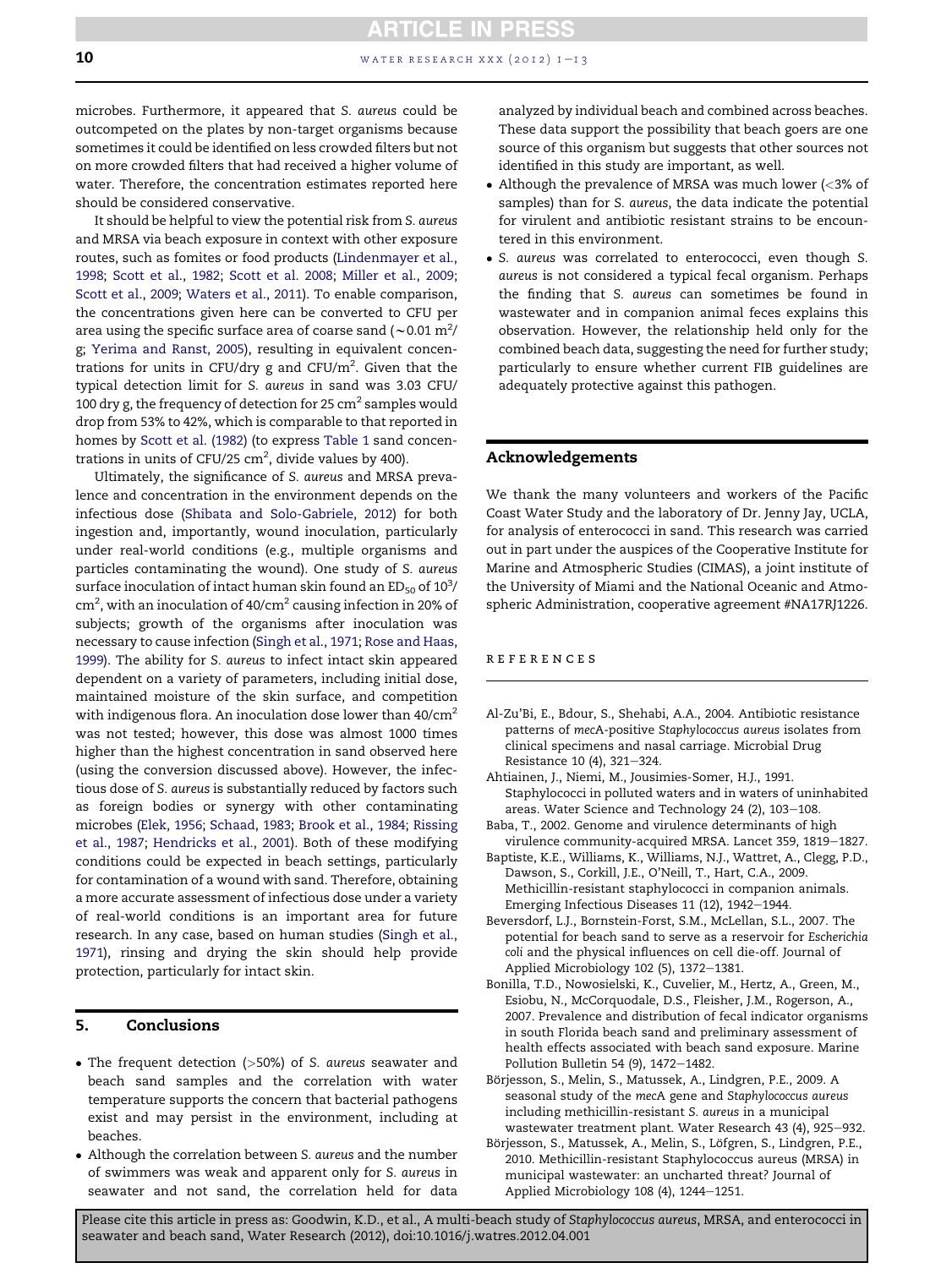#### Brook, I., Hunter, V., Walker, R.I., 1984. Synergistic effect of Bacteroides, Clostridium, Fusobacterium, anaerobic cocci, and aerobic bacteria on mortality and induction of subcutaneous abscesses in mice. Journal of Infectious Diseases 149 (6), 924-928.

Calderon, R.L., Mood, E.W., Dufour, A.P., 1991. Health effects of swimmers and nonpoint sources of contaminated waters. International Journal of Environmental Health Research 1,  $21 - 31$ .

Chambers, H.F., 2001. The changing epidemiology of Staphylococcus aureus? Emerging Infectious Diseases 7 (2), 178-182.

Charoenca, N., Fujioka, R., 1995. Association of staphylococcal skin infections and swimming. Water Science and Technology  $31.11 - 17.$ 

Cheung, W.H.S., Chang, K.C.K., Hung, R.P.S., Kleevens, J.W.L., 1990. Health effects of beach water pollution in Hong Kong. Epidemiology and Infection  $105$  (1),  $139-162$ .

Cimolai, N., 2008. MRSA and the environment: implications for comprehensive control measures. European Journal of Clinical Microbioloby and Infectious Diseases 27, 481-493.

Colford Jr., J.M., Schiff, K.C., Griffith, J.F., Yau, V., Arnold, B.F., Wright, C.C., Gruber, J.S., Wade, T.J., Burns, S., Hayes, J., McGee, C.D., Gold, M., Cao, Y., Noble, R.T., Haugland, R., Weisberg, S.B., 2012. Using rapid indicators for enterococcus to assess the risk of illness after exposure to urban runoff contaminated marine water. Water Research 46 (7), 2176-2186.

Converse, R.R., Griffith, J.F., Noble, R.T., Haugland, R.A., Schiff, K.C., Weisberg, S.B., 2012. Correlation between quantitative polymerase chain reaction and culture-based methods from measuring enterococcus over various temporal scales and three California marine beaches. Applied and Environmental Microbiology 78 (4), 1237-1242.

Dorman, M., Stoner, N., 2007. Testing the Waters: A Guide to Water Quality at Vacation Beaches, seventeenth ed. Natural Resources Defense Council.

Dwight, R.H., Fernandez, L.M., Baker, D.B., Semenza, J.C., Olson, B.H., 2005. Estimating the economic burden from illnesses associated with recreational coastal water pollution  $$ a case study in Orange County, California. Journal of Environmental Management 76 (2), 95-103.

Eguia, J.M., Chambers, H.F., 2004. Community-acquired methicillin-resistant Staphylococcus aureus: epidemiology and potential virulence factors. Current Infectious Disease Reports  $5(6)$ , 459-466.

El-Shenawy, M.A., 2005. Staphylococcus aureus and fecal indicators in Egyptian coastal waters of Aqaba Gulf, Suez Gulf, and Red Sea. Egyptian Journal of Aquatic Research 31 (2), 113-124.

Elek, S.D., 1956. Experimental staphylococcal infections in the skin of man. Annals of the New York Academy of Sciences 65  $(3), 85 - 90.$ 

Elmir, S.M., Wright, M.E., Abdelzaher, A., Solo-Gabriele, H.M., Fleming, L.E., Miller, G., Rybolowik, M., Peter Shih, M.T., Pillai, S.P., Cooper, J.A., Quaye, E.A., 2007. Quantitative evaluation of bacteria released by bathers in a marine water. Water Research 41 (1),  $3-10$ .

Enns, A.A., Vogel, L.J., Abdelzaher, A.M., Solo-Gabriele, H.M., Plano, L.R.W., Gidley, M.L., Phillips, M.C., Klaus, J.S., Piggot, A.M., Feng, Z., Reniers, A.J.H.M., Haus, B.K., Elmir, S.M., Zhang, Y., Jimenez, N.H., Abdel-Mottaleb, N., Schoor, M.E., Brown, A., Khan, S.Q., Dameron, A.S., Salazar, N.C., Fleming, L.E., 2012. Spatial and temporal variation in indicator microbe sampling is influential in beach management decisions. Water Research 46 (7),  $2237-2246$ .

Gabutti, G., De Donno, A., Bagordo, F., Montagna, M.T., 2000. Comparative survival of faecal and human contaminants and use of Staphylococcus aureus as an effective indicator of human pollution. Marine Pollution Bulletin 40 (8), 697-700.

Goldstein, R.E.R., 2010. Evaluation of Antibiotic-Resistant Bacteria in Tertiary Treated Wastewater, Reclaimed Wastewater used

for Spray Irrigation, and Resulting Occupational Exposures. M.P.H. University of Maryland, College Park.

**ARTICLE IN PRESS** 

Goodwin, K.D., Pobuda, M., 2009. Performance of CHROMagar Staph aureus and CHROMagar<sup>™</sup> MRSA for detection of Staphylococcus aureus in beach water and  $s$ and  $-$  comparison of culture, agglutination, and molecular analyses. Water Research 43, 4802-4811.

Goodwin, K.D., Matragrano, L., Wanless, D., Sinigalliano, C., LaGier, M.J., 2009. A preliminary investigation of fecal indicator bacteria, human pathogens, and source tracking markers in beach water and sand. Environmental Research Journal 2 (4), 395-417.

Gorwitz, R.J., 2008. A review of community-associated methicillin-resistant Staphylococcus aureus skin and soft tissue infections. The Pediatric Infectious Disease Journal 27 (1),  $1-7$ .

Halliday, E., Gast, R.J., 2011. Bacteria in beach sands: an emerging challenge in protecting coastal water quality and bather health. Environmental Science and Technology 45 (2),  $370 - 379.$ 

Hanes, N.B., Fossa, A.J., 1970. A qualitative analysis of the effects of bathers in recreational water quality. Advances in Water Pollution Research 5, 1-9.

Hartz, A., Cuvelier, M., Nowosielski, K., Bonilla, T.D., Green, M., Esiobu, N., McCorquodale, D.S., Rogerson, A., 2010. Survival potential of Escherichia coli and enterococci in subtropical beach sand: implications for water quality managers. Journal of Environmental Quality 37, 898-905.

Heaney, C.D., Sams, E., Wing, S., Marshall, S., Brenner, K., Dufour, A.P., Wade, T.J., 2009. Contact with beach sand among beachgoers and risk of illness. American Journal of Epidemiology 170 (2), 164-172.

Heaney, C.D., Sams, E., Dufour, A.P., Brenner, K.P., Haugland, R.A., Chern, E., Wing, S., Marshall, S., Love, D.C., Serre, M., Noble, R., Wade, T.J., 2012. Fecal indicators in sand, sand contact, and risk of enteric illness among beachgoers. Epidemiology 23 (1), 95-106.

Helsel, D.R., 2005. Nondetects and Data Analysis: Statistics for Censored Environmental Data. Wiley-Interscience, New York.

Helsel, D., 2010. Much ado about next to nothing: incorporating nondetects in science. Annals of Occupational Hygiene 54 (3),  $257 - 262$ .

Hendricks, K.J., Burd, T.A., Anglen, J.O., Simpson, A.W., Christensen, G.D., Gainor, B.J., 2001. Synergy between Staphylococcus aureus and Pseudomonas aeruginosa in a rat model of complex orthopaedic wounds. Journal of Bone and Joint Surgery 83, 855-861.

Jarvis, W.R., Schlosser, J., Chinn, R.Y., Tweeten, S., Jackson, M., 2007. National prevalence of methicillin-resistant Staphylococcus aureus in inpatients at US health care facilities, 2006. American Journal of Infection Control 35 (10), 631-637.

Kluytmans, J.A.J.W., Wertheim, H.F.L., 2005. Nasal carriage of Staphylococcus aureus and prevention of nosocomial infections. Infection 33  $(1)$ , 3-8.

Kuehnert, M.J., Hill, H.A., Kupronis, B.A., Tokars, J.I., Solomon, S.L., Jernigan, D.B., 2005. Methicillin-resistant-Staphylococcus aureus hospitalizations, United States. Emerging Infectious Diseases 6, 868-872.

Kuehnert, M.J., Kruszon-Moran, D., Hill, H.A., McQuillan, G., McAllister, S.K., Fosheim, G., McDougal, L.K., Chaitram, J., Jensen, B., Fridkin, S.K., Killgore, G., Tenover, F.C., 2006. Prevalence of Staphylococcus aureus nasal colonization in the United States, 2001-2002. Journal of Infectious Diseases 193  $(2)$ , 169-171.

Lee, C.M., Lin, T.Y., Lin, C.C., Kohbodi, G.A., Bhatt, A., Lee, R., Jay, J.A., 2006. Persistence of fecal indicator bacteria in Santa Monica Bay beach sediments. Water Research 40 (14), 2593-2602.

Levin-Edens, E., Bonilla, N., Meschke, J.S., Roberts, M.C., 2011. Survival of environmental and clinical strains of methicillin-

WATER RESEARCH XXX (2012)  $1-\frac{13}{11}$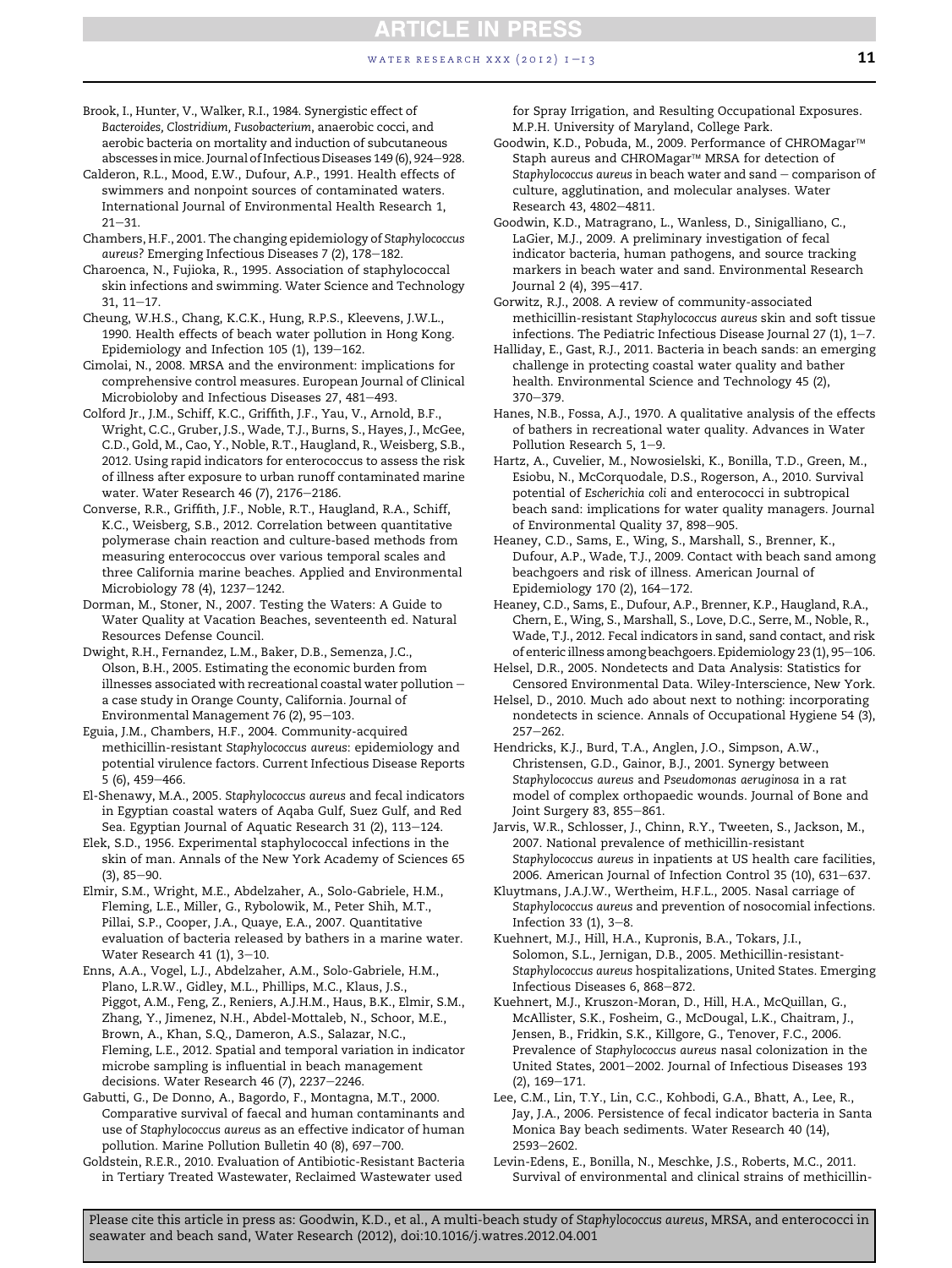**12** water research xxx (2012)  $1 - 13$ 

resistant Staphylococcus aurues (MRSA) in marine and fresh waters. Water Research 45 (17), 5681-5686.

- Lindenmayer, J.M., Schoenfeld, S., O'Grady, R., Carney, J.K., 1998. Methicillin-resistant Staphylococcus aureus in a high school wrestling team and the surrounding community. Archives of Internal Medicine 158 (8), 895-899.
- Malik, S., Peng, H., Barton, M.D., 2006. Partial nucleotide sequencing of the mecA genes of Staphylococcus aureus isolates from cats and dogs. Journal of Clinical Microbiology 44 (2), 413-416.
- Martinez, J.L., 2009. The role of natural environments in the evolution of resistance traits in pathogenic bacteria. Proceedings of the Royal Society B: Biological Sciences 276  $(1667), 2521 - 2530.$
- Masmoudi, S., Denis, M., Maalej, S., 2010. Inactivation of the gene katA or sodA affects the transient entry into the viable but non-culturable response of Staphylococcus aureus in natural seawater at low temperature. Marine Pollution Bulletin 60 (12), 2209-2214.
- Mason, W.J., Blevins, J.S., Beenken, K., Wibowo, N., Ojha, N., Smeltzer, M.S., 2001. Multiplex PCR protocol for the diagnosis of Staphylococcal infection. Journal of Clinical Microbiology 39  $(9)$ , 3332-3338.
- Miller, M., Cook, H.A., Furuya, E.Y., Bhat, M., Lee, M.H., Vavagiakis, P., Visintainer, P., Vasquez, G., Larson, E., Lowy, F.D., 2009. Staphylococcus aureus in the community: colonization versus infection. PLoS ONE 4 (8), e6708.
- Moran, G.J., Amii, R.N., Abrahamian, F.M., Talan, D.A., 2005. Methicillin-resistant Staphylococcus arueus in communityacquired skin infections. Emerging Infectious Diseases 11 (6), 928-930.
- Mulvey, M.R., MacDougall, L., Cholin, B., Horsman, G., Fidyk, M., Woods, S.Saskatchewan CA-MRSA Study Group, 2005. Community-associated methicillin-resistant Staphylococcus aureus, Canada. Emerging Infectious Diseases 11 (6), 844-850.
- Nuttall, T., Williams, N., Saunders, R., Dawson, S., 2008. Methicillin-resistant staphylococci in companion animals. European Journal of Companion Animal Practice 18, 280-282.
- Papadakis, J.A., Mavridou, A., Richardson, S.C., Lampiri, M., Marcelou, U., 1997. Bather-related microbial and yeast populations in sand and seawater. Water Research 31 (4), 799-804.
- Phillips, M.C., Solo-Gabriele, H.M., Piggot, A.M., Klaus, J.S., Zhang, Y., 2011. Relationships between sand and water quality at recreational beaches. Water Research 45 (20), 6763-6769.
- Plano, L.R.W., Garza, A.C., Shibata, T., Elmier, S.M., Kish, J., Sinigalliano, C.D., Gidley, M.L., Miller, G., Withum, K., Fleming, L.E., Solo-Gabriele, H.M., 2011. Shedding of Staphylococcus aureus and methicillin-resistant Staphylococcus aureus from adult and pediatric bathers in marine waters. BMC Microbiology 11 (5). [http://www.biomedcentral.com/1471-](http://www.biomedcentral.com/1471-2180/11/5) [2180/11/5.](http://www.biomedcentral.com/1471-2180/11/5)
- Ralston, E.P., Kite-Powell, H., Beet, A., 2011. An estimate of the cost of acute health effects form food- and water-born marine pathogens and toxins in the United States. Journal of Water and Health 9 (4), 680-694.
- Rissing, J.P., Buxton, T.B., Horner, J.A., Shockley, R.K., Fisher, J.F., Harris, R., 1987. Synergism between Bacteroides fragilis and Staphylococcus aureus in experimental tibial osteomyelitis. Journal of Laboratory and Clinical Medicine 110 (4), 433-438.
- Robinton, E.D., Mood, E.W., 1966. A quantitative and qualitative appraisal of microbial pollution of water by swimmers. A preliminary report. Journal of Hygiene (London) 64 (4), 489-499.
- Rose, J.B., Haas, C.N., 1999. A risk assessment framework for the evaluation of skin infections and the potential impact of antibacterial soap washing. American Journal of Infection Control 27, S26-S33.
- Rusin, P.A., Maxwell, S.L., Brooks, J.P., Gerba, C.P., Pepper, I.L., 2003. Evidence for the absence of Staphylococcus aureus in land applied biosolids. Environmental Science and Technology 37  $(18), 4027 - 4030.$
- Sabinro, R., Verissimo, C., Cunha, M.A., Wergikoski, B., Ferreira, F.C., Rodrigues, R., Parada, H., Falcão, L., Rosado, L., Pinheiro, C., Paixão, E., Brandão, J., 2011. Pathogenic fungi: an unacknowledged risk at coastal resorts? New insights on microbiological sand quality in Portugal. Marine Pollution Bulletin 62 (7), 1506-1511.
- Schaad, U.B., 1983. Which number of infecting bacteria is of clinical relevance? Infection 11 (Suppl. 2), S87-S89.
- Scott, E., Bloomfield, S.F., Barlow, C.G., 1982. An investigation of microbial contamination in the home. The Journal of Hygiene 89 (2), 279-293.
- Scott, E., Duty, S., Callahan, M., 2008. A pilot study to isolate Staphylococcus aureus and methicillin-resistant S aureus from environmental surfaces in the home. American Journal of Infection Control 36 (6),  $458-460$ .
- Scott, E., Duty, S., McCue, K., 2009. A critical evaluation of methicillin-resistant Staphylococcus aureus and other bacteria of medical interest on commonly touched household surfaces in relation to household demographics. American Journal of Infection Control 37 (6),  $447-453$ .
- Selvakumar, A., Borst, M., 2006. Variation of microorganism concentrations in urban stormwater runoff with land use and seasons. Journal of Water and Health 4 (1), 109-124.
- Seyfried, P.L., Tobin, R.S., Brown, N.E., Ness, P.F., 1985. A prospective study of swimming-related illness. II. Morbidity and the microbiological quality of water. American Journal of Public Health 75 (9), 1071-1075.
- Shah, A.H., Abdelzaher, A.M., Phillips, M., Hernandez, R., Solo-Gabriele, H.M., Kish, J., Scorzetti, G., Fell, J.W., Diaz, M.R., Scott, T.M., Lukasik, J., Harwood, V.J., McQuaig, S., Sinigalliano, C.D., Gidley, M.L., Wanless, D., Ager, A., Lui, J., Stewart, J.R., Plano, L.R., Fleming, L.E., 2011. Indicator microbes correlate with pathogenic bacteria, yeasts and helminthes in sand at a subtropical recreational beach site. Journal of Applied Microbiology 110 (6), 1571-1583.
- Shannon, K.E., Lee, D.-Y., Trevors, J.T., Beaudette, L.A., 2007. Application of real-time quantitative PCR for the detection of selected bacterial pathogens during municipal wastewater treatment. Science of the Total Environment 382, 121-129.
- Shibata, T., Solo-Gabriele, H.M., 2012. Quantitative microbial risk assessment of human illness from exposure to marine beach sand. Environmental Science and Technology 46 (5), 2799-2805.
- Shuval, H., 2003. Estimating the global burden of thalassogenic diseases: human infectious diseases caused by wastewater pollution of the marine environment. Journal of Water and Health 1 (2), 53-64.
- Singh, G.R.R., Marples, Kligman, A.M., 1971. Experimental Staphylococcus aureus infection in humans. The Journal of Investigative Dermatology 57, 149-161.
- Sinigalliano, C.D., Fleisher, J.M., Gidley, M.L., Solo-Gabriele, H.M., Shibata, T., Plano, L.R.W., Elmir, S.M., Wanless, D., Bartkowiak, J., Boiteau, R., Withum, K., Abdelzaher, A.M., He, G., Ortega, C., Zhu, X., Wright, M.E., Kish, J., Hollenbeck, J., Scott, T., Backer, L.C., Fleming, L.E., 2010. Traditional and molecular analyses for fecal indicator bacteria in non-point source subtropical recreational marine waters. Water Research 44 (13), 3763-3772.
- Smith, B.G., Dufour, A.P., 1993. Effects of the Microbiological Quality of Recreational Waters: A Simulation Study. American Society for Microbiology 93rd General Meeting: May 16-20 1993; Atlanta, GA.
- Soge, O.O., Meschke, J.S., No, D.B., Roberts, M.C., 2009. Characterization of methicillin-resistant Staphylococcus aureus and methicillin-resistant coagulase-negative Staphylococcus